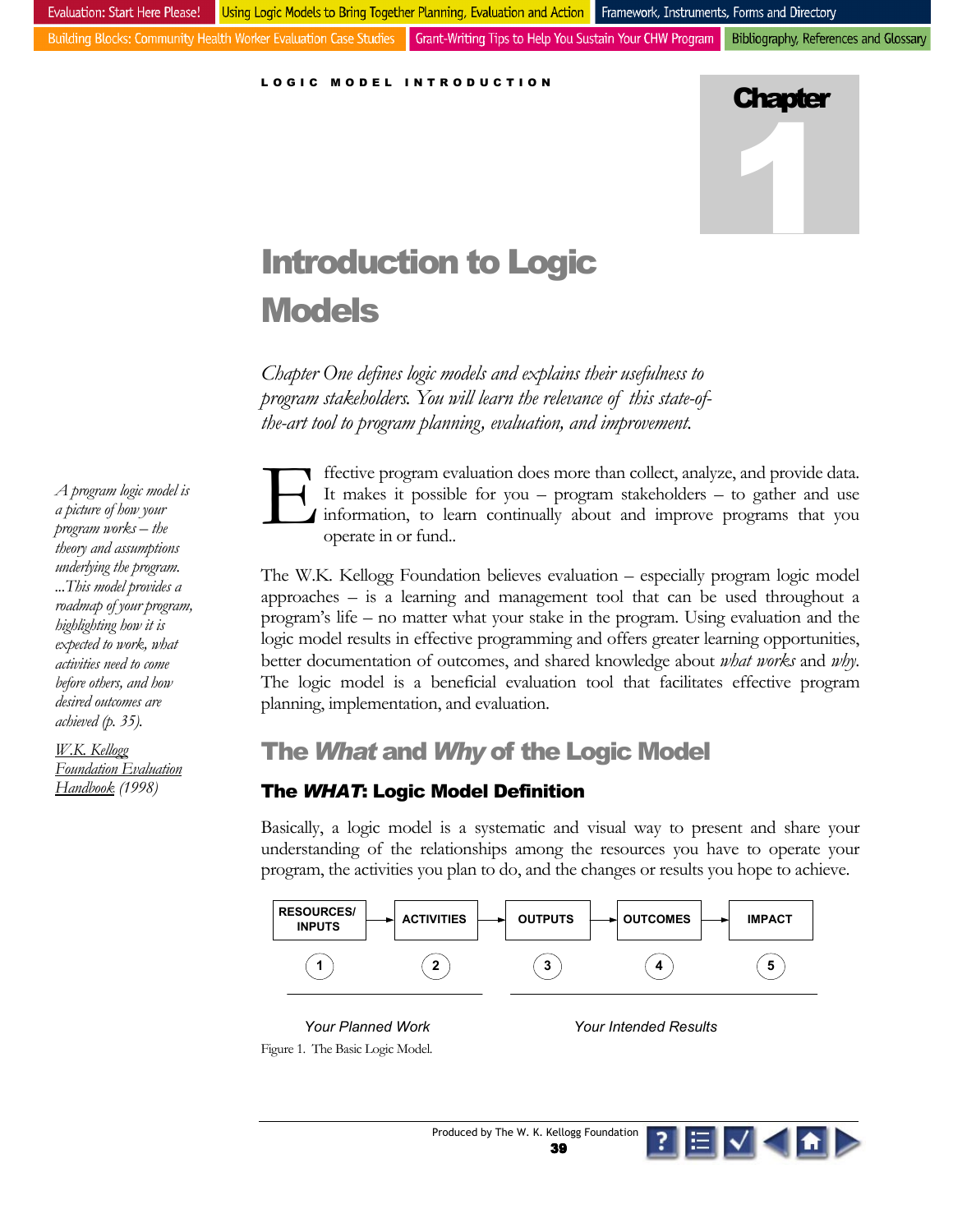

Building Blocks: Community Health Worker Evaluation Case Studies Grant-Writing Tips to Help You Sustain Your CHW Program Bibliography, References and Glossary

#### LOGIC MODEL INTRODUCTION

The most basic logic model is a picture of how you believe your program will work. It uses words and/or pictures to describe the sequence of activities thought to bring about change and how these activities are linked to the results the program is expected to achieve.

The Basic Logic Model components shown in Figure 1 above are defined below. These components illustrate the connection between *your planned work* and *your intended results*. They are depicted numerically by steps 1 through 5.

YOUR PLANNED WORK describes what resources you think you need to implement your program and what you intend to do.

1. **Resources** include the human, financial, organizational, and community resources a program has available to direct toward doing the work. Sometimes this component is referred to as **Inputs**.

2. **Program Activities** are what the program does with the resources. **Activities** are the processes, tools, events, technology, and actions that are an intentional part of the program implementation. These interventions are used to bring about the intended program changes or results.

**YOUR INTENDED RESULTS** include all of the program's desired results (outputs, outcomes, and impact).

3. **Outputs** are the direct products of program activities and may include types, levels and targets of services to be delivered by the program.

4. **Outcomes** are the specific changes in program participants' behavior, knowledge, skills, status and level of functioning. Short-term outcomes should be attainable within 1-3 years, while longer-term outcomes should be achievable within a 4-6 year timeframe. The logical progression from short-term to long-term outcomes should be reflected in impact occurring within about 7-10 years.

5. **Impact** is the fundamental intended or unintended change occurring in organizations, communities or systems as a result of program activities within 7-10 years. In the current model of WKKF grantmaking and evaluation, impact often occurs after the conclusion of project funding.

The term *logic model* is frequently used interchangeably with the term *program theory* in the evaluation field. Logic models can alternatively be referred to as *theory* because they describe how a program works and to what end (definitions for each employed by leading evaluation experts are included in the Resources Appendix).

### The *What*: How to "Read" a Logic Model

When "read" from left to right, logic models describe program basics over time from planning through results. Reading a logic model means following the chain of reasoning or "**If...then**..." statements which connect the program's parts.

The figure below shows how the basic logic model is read.



*Most of the value in a logic model is in the process of creating, validating, and modifying the model … The Clarity of thinking that occurs from building the model is critical to the overall success of the program (p. 43). W.K. Kellogg Foundation Handbook (1998)* 



**See Resources Appendix**